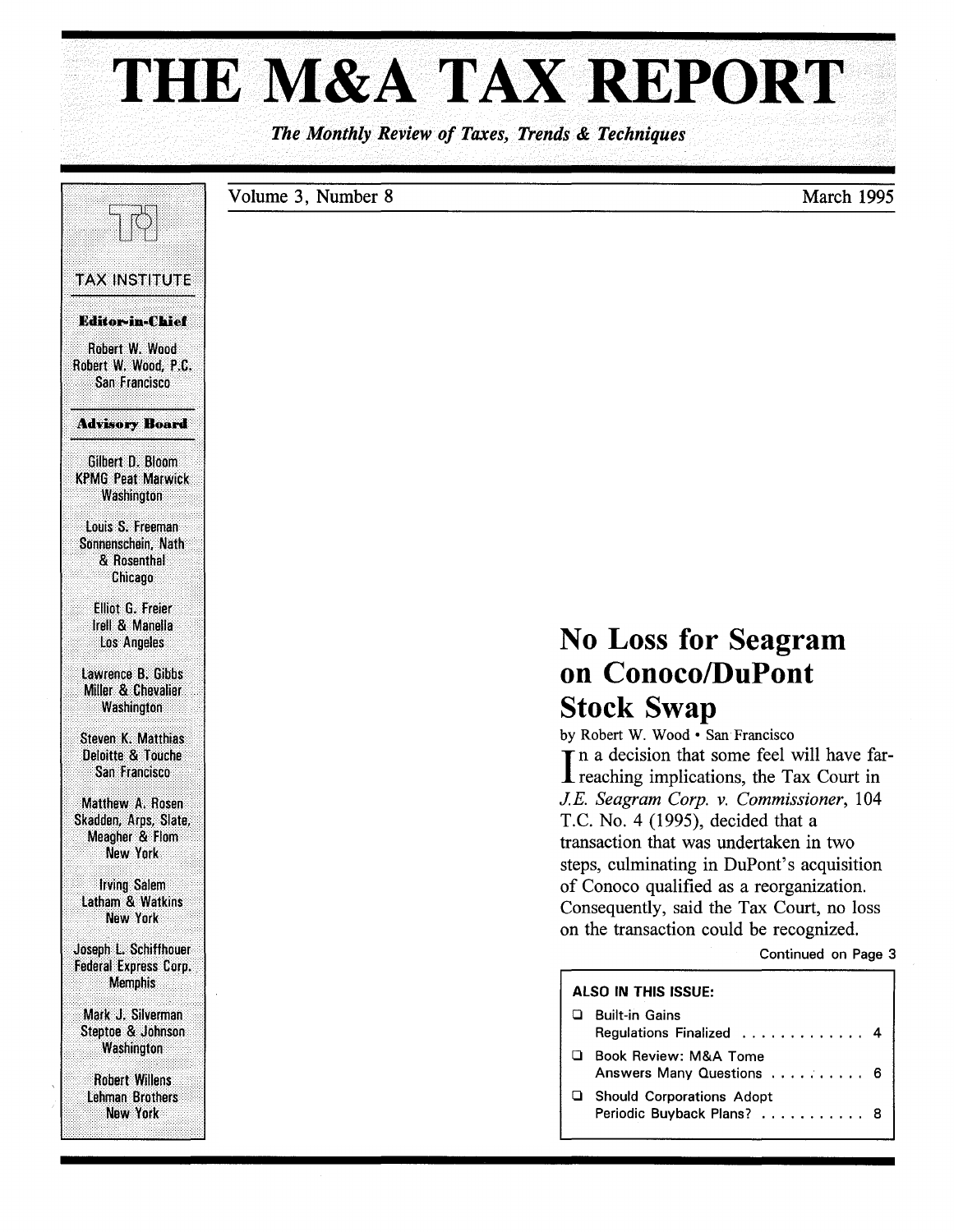## **NO LOSS FOR SEAGRAM** Continued from Page 1

Not too many tax decisions get written up in the Wall Street Journal. This one did. *See* "Tax Court Ruling on *Seagram* Voids Threat to Mergers," Wall Street Journal, Jan. 26, 1995, p. B5. The Wall Street Journal suggests that despite the fact that the Tax Court's decision will force Seagram to take a \$65,000,000 charge against earnings, it will eliminate a threat to the popular tax-free stock swap. Indeed, *M&A Tax Report* board member Robert Willens is quoted by the Journal as saying that if Seagram's position had been upheld in the case, it would have been much more difficult for a publicly traded corporation to do a tax-free merger. *Id.* 

### **DuPont/Conoco Deal**

The case arose out of Conoco's acquisition of DuPont. J.E. Seagram Corp. ("Seagram") was the successor to Joseph E. Seagram & Sons, itself a subsidiary of the Canadian parent, The Seagram Company Ltd. The Seagram sub purchased 143,800

shares of Conoco on the New York Stock Exchange, and then initiated a tender offer to purchase up to 35,000,000 shares (a total of 40.76%) of Conoco.

Conoco then entered into an agreement with DuPont Holdings, Inc., a subsidiary of E.!. DuPont de Nemours & Company, under which DuPont Holdings commenced a competing tender offer for Conoco. DuPont Holdings offered cash and DuPont stock for the Conoco stock. The agreement between Conoco and DuPont Holdings called for Conoco to be merged into DuPont holdings if DuPont Holdings acquired more than 50% of the Conoco stock.

When the smoke cleared, the Seagram sub had acquired approximately 32% of the Conoco stock, while DuPont Holdings had acquired in excess of 50% of the Conoco stock. Consequently, the Seagram sub tendered its Conoco stock in exchange for DuPont stock. Conoco then merged into DuPont Holdings. Immediately thereafter, the Seagram sub owned 20% of the outstanding stock of DuPont.

#### **Who's On First?**

DuPont treated the tender offer and merger as a reorganization, filing its 1981 return accordingly. DuPont and Conoco advised former Conoco shareholders who had exchanged their stock for DuPont stock (in either the exchange portion of the tender offer or the merger) that they had no taxable gain or loss. When the *Conoco/DuPont* merger was complete, approximately 78% of the Conoco stock had changed hands for cash under one of the two tender offers. However, approximately 54% of the Conoco equity remained in corporate solution in the form of DuPont shares received in exchange for Conoco shares.

Seagram did not report a loss for financial accounting purposes as a result of its exchange of Conoco stock for DuPont stock. However, Seagram did claim a \$530,400,000 short-term capital loss on the exchange of the Conoco stock for the DuPont stock. The IRS disallowed the loss, determining that the exchange qualified as a reorganization under Section 368(a)(1)(A).

#### **Tax Court Enforces Reorganization Treatment**

Seagram argued in Tax Court that the exchange of Continued on Page 4